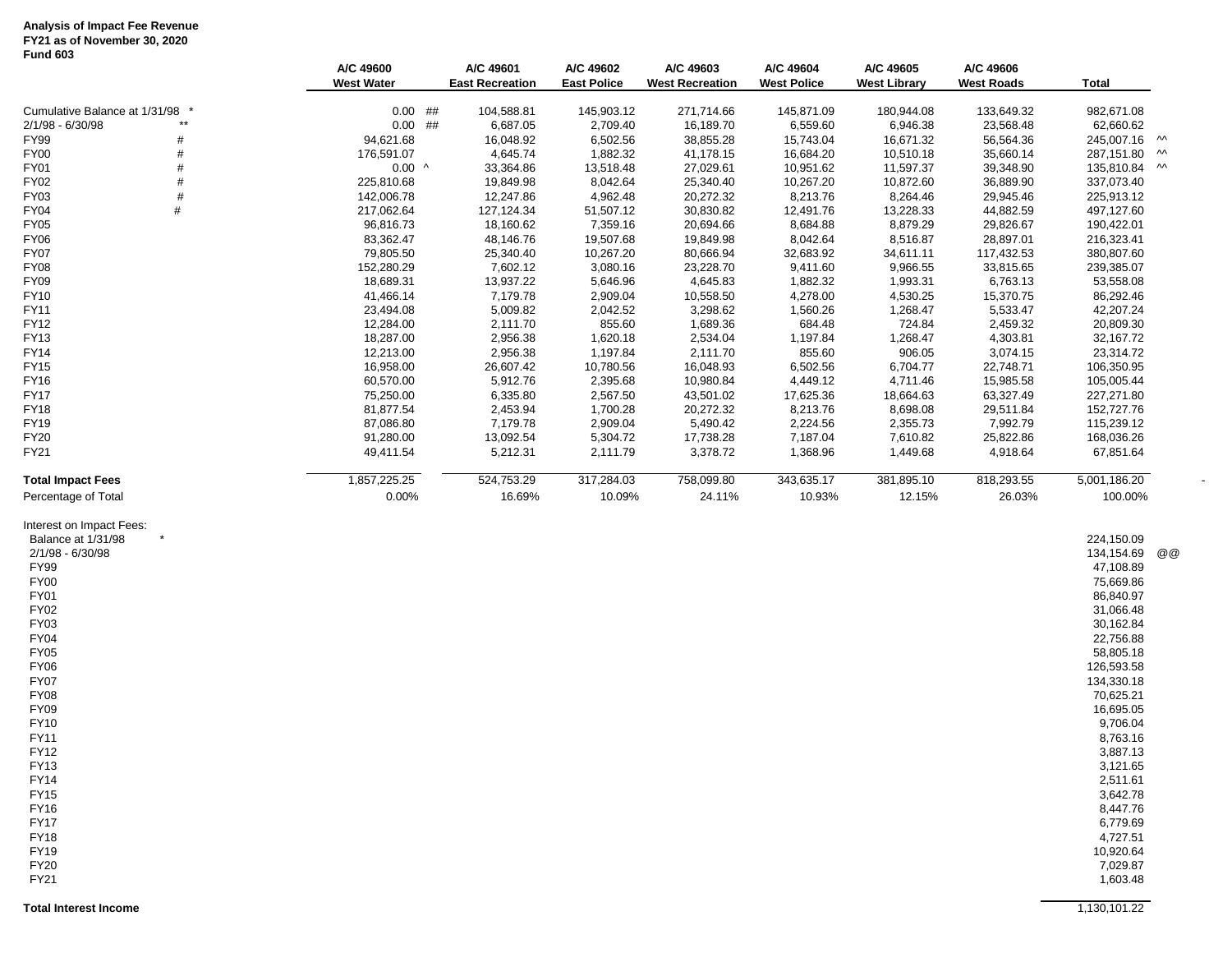### **Analysis of Impact Fee Revenue FY21 as of November 30, 2020**

# **Fund 603**

|                                                         | A/C 49600<br><b>West Water</b> | A/C 49601<br><b>East Recreation</b> | A/C 49602<br><b>East Police</b> | A/C 49603<br><b>West Recreation</b> | A/C 49604<br><b>West Police</b> | A/C 49605<br><b>West Library</b> | A/C 49606<br><b>West Roads</b> | <b>Total</b> |
|---------------------------------------------------------|--------------------------------|-------------------------------------|---------------------------------|-------------------------------------|---------------------------------|----------------------------------|--------------------------------|--------------|
| <b>Pro-rated Interest</b>                               | 0.00                           | 188,623.31                          | 114,048.19                      | 272,500.05                          | 123,520.15                      | 137,272.74                       | 294,136.78                     | 1,130,101.22 |
| <b>Total Impact Fee plus Interest</b>                   | 1,857,225.25                   | 713,376.60                          | 431,332.22                      | 1,030,599.85                        | 467,155.32                      | 519,167.84                       | 1,112,430.33                   | 6,131,287.42 |
| <b>Expenditures against Impact Fees:</b>                | A/C 50330                      | A/C 50331                           | A/C 50332                       | A/C 50333                           | A/C 50334                       | A/C 50335                        | A/C 50336                      |              |
| <b>Council Approved Spending</b>                        |                                | 582,200.00                          | 429,763.87                      | 873,200.00                          | 461,609.38                      | 497,000.00                       | 955,000.00                     | 3,798,773.25 |
| <b>FY98</b>                                             | 52,250.00                      |                                     |                                 |                                     |                                 |                                  |                                | 52,250.00    |
| FY99                                                    | 95,974.00                      |                                     |                                 |                                     |                                 |                                  |                                | 95,974.00    |
| <b>FY00</b>                                             | 0.00                           |                                     |                                 |                                     |                                 |                                  |                                | 0.00         |
| <b>FY01</b>                                             | (41,920.20)                    |                                     |                                 |                                     |                                 |                                  |                                | (41,920.20)  |
| <b>FY02</b>                                             | 255,492.66                     |                                     |                                 |                                     |                                 |                                  |                                | 255,492.66   |
| FY03                                                    | 90,983.19                      |                                     |                                 |                                     |                                 |                                  |                                | 90,983.19    |
| <b>FY04</b>                                             | 166,822.70                     |                                     |                                 |                                     |                                 |                                  |                                | 166,822.70   |
| <b>FY05</b>                                             | 0.00                           |                                     |                                 |                                     | 120,142.83                      | 0.00                             |                                | 120,142.83   |
| <b>FY06</b>                                             | 0.00                           | 26,026.72                           |                                 | 121,077.00                          | 101,426.02                      | 0.00                             |                                | 248,529.74   |
| <b>FY07</b>                                             | 205,228.70                     | 316,755.26                          | 117,150.77                      | 190,869.17                          | 99,204.11                       | 0.00                             | 500,000.00                     | 1,429,208.01 |
| <b>FY08</b>                                             | 152,280.29                     | 181,851.92                          | 12,150.96                       | 221,086.36                          | 60,227.04                       | 0.00                             | 140,000.00                     | 767,596.57   |
| <b>FY09</b>                                             | 0.00                           | 0.00                                | 0.00                            | 0.00                                | 0.00                            | 0.00                             | 0.00                           | 0.00         |
| <b>FY10</b>                                             | 351,401.95                     | 0.00                                | 7,738.00                        | 5,904.04                            | 0.00                            | 0.00                             | 0.00                           | 365,043.99   |
| <b>FY11</b>                                             | 0.00                           | 13,919.68                           | 49,450.00                       | 8,571.09                            | 0.00                            | 0.00                             | 40,000.00                      | 111,940.77   |
| <b>FY12</b>                                             | 33,781.00                      | 7,476.51                            | 0.00                            | 306,736.92                          | 0.00                            | 0.00                             | 0.00                           | 347,994.43   |
| FY13                                                    | 18,287.00                      | 5,204.61                            | 141,017.22                      | 1,672.39                            | 3,982.78                        | 0.00                             | 0.00                           | 170,164.00   |
| <b>FY14</b>                                             | 0.00                           | 0.00                                | 0.00                            | 0.00                                | 0.00                            | 0.00                             | 0.00                           | 0.00         |
| <b>FY15</b>                                             | 29,171.00                      | 303.96                              | 40,862.92                       | 0.00                                | 2,207.08                        | 0.00                             | 0.00                           | 72,544.96    |
| <b>FY16</b>                                             | 60,570.00                      | 2,605.85                            | 0.00                            | 0.00                                | 0.00                            | 0.00                             | 0.00                           | 63,175.85    |
| <b>FY17</b>                                             | 75,250.00                      | 0.00                                | 52,481.00                       | 0.00                                | 37,973.00                       | 293,619.95                       | 175,000.00                     | 634,323.95   |
| <b>FY18</b>                                             | 81,877.54                      | 10,000.00                           | 0.00                            | 0.00                                | 0.00                            | 6,737.00                         | 0.00                           | 98,614.54    |
| <b>FY19</b>                                             | 87,086.80                      | 4,800.00                            | 0.00                            | 0.00                                | 23,760.52                       | 130,570.20                       | 0.00                           | 246,217.52   |
| <b>FY20</b>                                             | 91,280.00                      | 0.00                                | 3,000.00                        | 0.00                                | 7,000.00                        | 22,308.68                        | 38,500.00                      | 162,088.68   |
| FY21                                                    | 0.00                           | 0.00                                | 5,913.00                        | 0.00                                | 5,686.00                        | 0.00                             | 46,604.00                      | 58,203.00    |
| <b>Total Expenditures</b>                               | 1,805,816.63                   | 568,944.51                          | 429,763.87                      | 855,916.97                          | 461,609.38                      | 453,235.83                       | 940,104.00                     | 5,515,391.19 |
| <b>Remaining Balance on authorized Projects</b>         |                                | 13,255.49                           | 0.00                            | 17,283.03                           | 0.00                            | 43,764.17                        | 14,896.00                      | 89,198.69    |
| Deposit taken in by Public Works                        |                                |                                     |                                 |                                     |                                 |                                  |                                | 0.00         |
| <b>Total Impact Fee plus Interest Less Expenditures</b> | 51,408.62                      | 144,432.09                          | 1,568.35                        | 174,682.88                          | 5,545.94                        | 65,932.01                        | 172,326.33                     | 615,896.23   |
| <b>Balance Available for future projects</b>            |                                | 131,176.60                          | 1,568.35                        | 157,399.85                          | 5.545.94                        | 22,167.84                        | 157,430.33                     |              |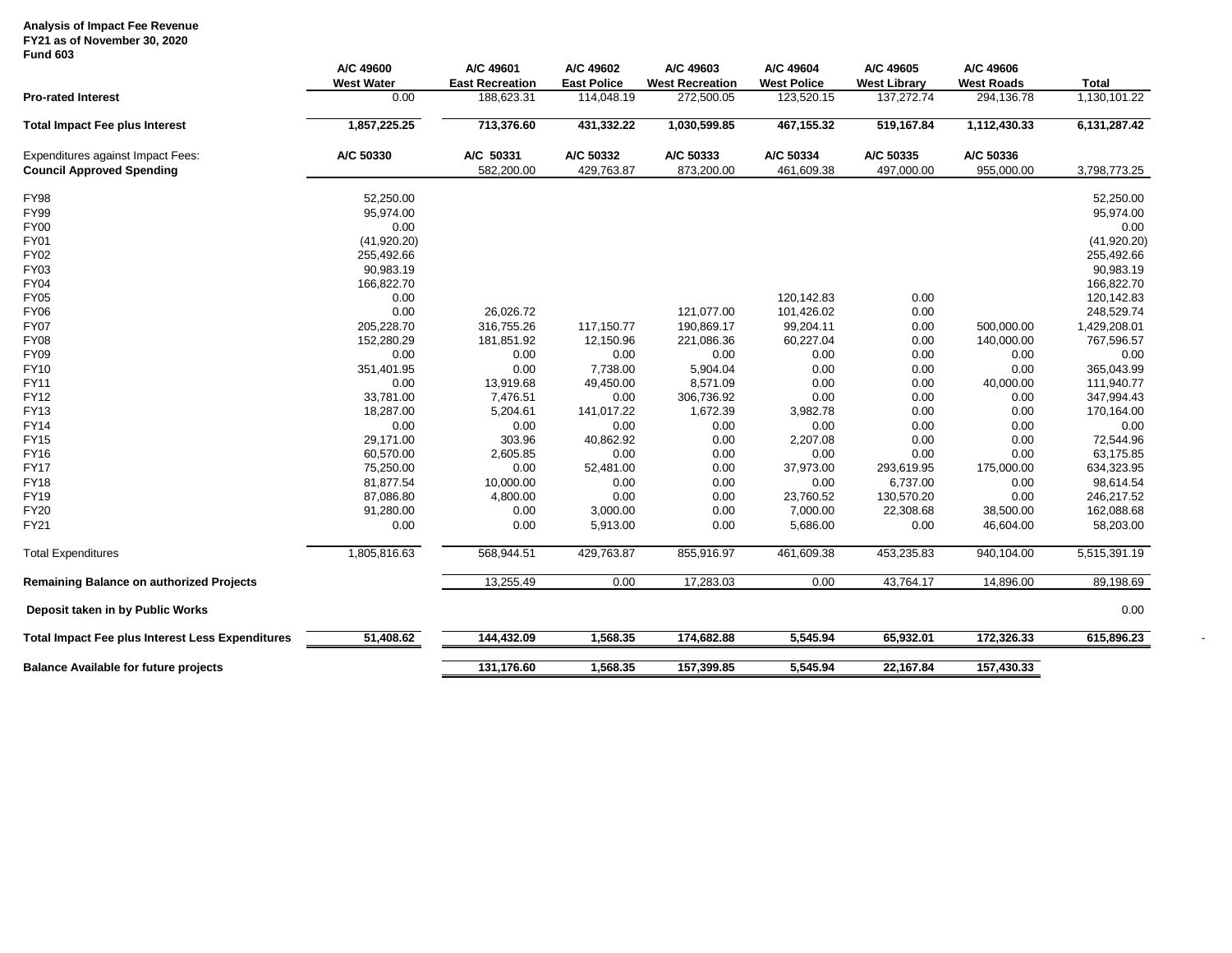#### **Analysis of Impact Fee Revenue FY21 as of November 30, 2020 Fund 603**

|                                                                    | A/C 49600<br><b>West Water</b>                                                     | A/C 49601<br><b>East Recreation</b> | A/C 49602<br><b>East Police</b> | A/C 49603<br><b>West Recreation</b> | A/C 49604<br><b>West Police</b> | A/C 49605<br><b>West Library</b> | A/C 49606<br><b>West Roads</b> | <b>Total</b> |
|--------------------------------------------------------------------|------------------------------------------------------------------------------------|-------------------------------------|---------------------------------|-------------------------------------|---------------------------------|----------------------------------|--------------------------------|--------------|
| Balance per the General Ledger at FY21:<br><b>Cash/Receivables</b> |                                                                                    |                                     |                                 |                                     |                                 |                                  | 615.896.23                     |              |
| <b>Accounts Payable</b>                                            |                                                                                    |                                     |                                 |                                     |                                 |                                  | 0.00                           | 615.896.23   |
| Variance                                                           |                                                                                    |                                     |                                 |                                     |                                 |                                  |                                | (0.00)       |
|                                                                    | * Cumulative balances through 1/31/98 were provided by Planning Director K. Flynn. |                                     |                                 |                                     |                                 |                                  |                                |              |

\*\* **Variance Explanation**- There is a five month gap between the ending date of the report provided by K. Flynn (1/31/98) and the beginning of the FY99 fiscal year (7/1/98). Also, during FY98, impact fee income was not broken out on the books between the various types of fees. Therefore, the FY99 impact fee income was used as the basis for pro-rating impact fee income between the various fee types (excluding western water; see ##) for the missing five month period (245,007.16 - 94,621.68 x 5/12).

# FY99 through FY04 revenues are not net of expenses.

## Impact fees for Western Cranston water did not begin until January, 1999.

^ The impact fees originally booked in the Western Cranston water account during FY01 were zeroed out by audit adjustment.

- ^^ During FY99, FY00, and FY01, a number of impact fees for housing lots were booked into miscellaneous revenue when they should have been broken out b/w the appropriate impact fee accounts. For purposes of this analysis, the impact fees included in the misc. revenue accounts were researched and categorized in the proper impact fee columns above in accordance with the way they should have been booked.
- @@ For FY98, the balance of interest income booked in Fund 499 for the year was zero. For some reason, all of the interest income was wiped out of the account with a journal entry described as "due to the General Fund for interest earned in 97/98."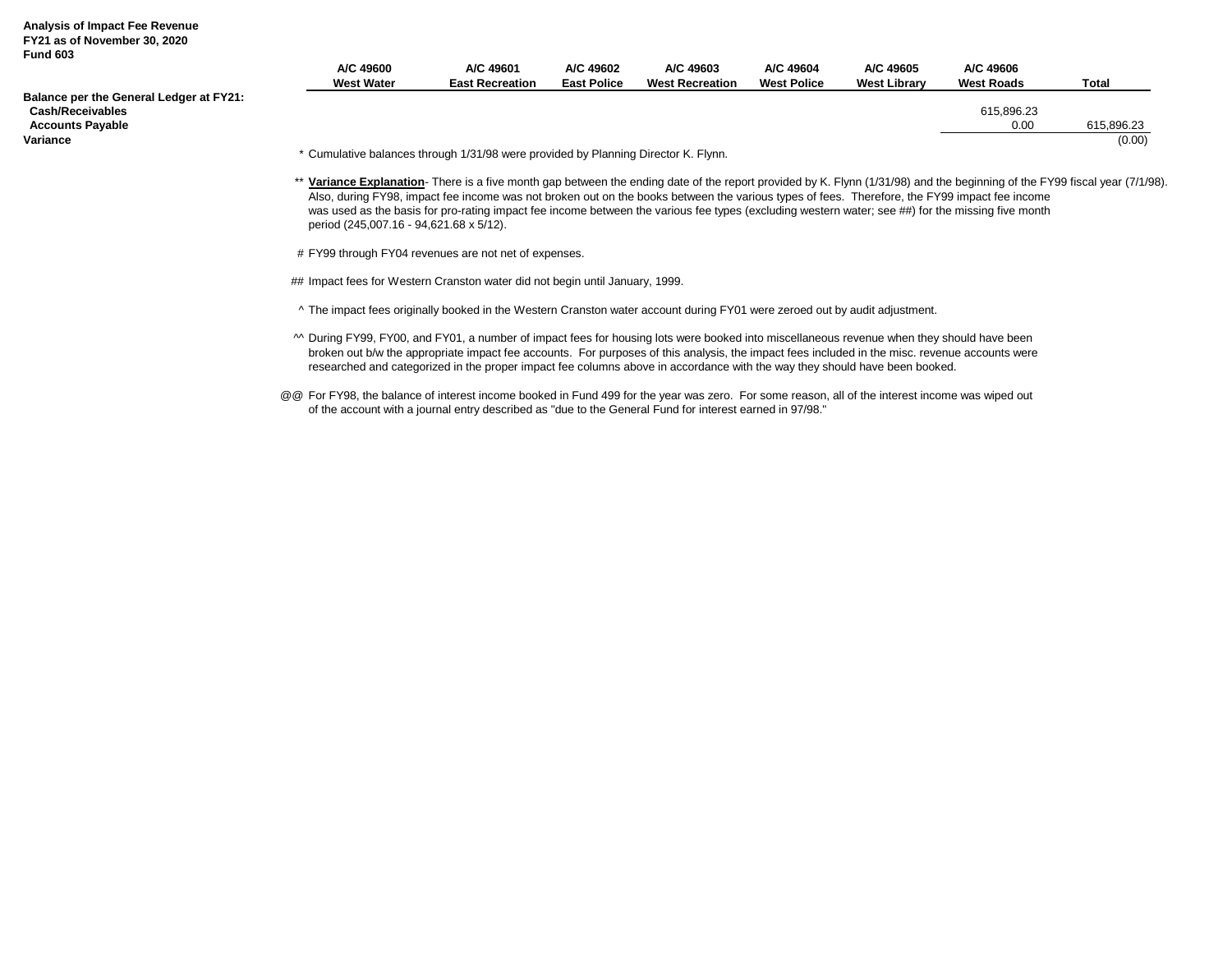| <b>City of Cranston</b><br><b>Analysis of Cash</b><br><b>FY98-FY20</b> |             |             |             |             |             |             |             |             |             |              |               |
|------------------------------------------------------------------------|-------------|-------------|-------------|-------------|-------------|-------------|-------------|-------------|-------------|--------------|---------------|
|                                                                        | Through     |             |             |             |             |             |             |             |             |              |               |
|                                                                        | <b>FY98</b> | <b>FY99</b> | <b>FY00</b> | <b>FY01</b> | <b>FY02</b> | <b>FY03</b> | <b>FY04</b> | <b>FY05</b> | <b>FY06</b> | <b>FY07</b>  | <b>FY08</b>   |
| Impact fees                                                            | 045,331.70  | 245,007.16  | 287,151.80  | 135,810.84  | 337,073.40  | 225,913.12  | 497.127.60  | 190.422.01  | 216,323.41  | 380,807.60   | 239,385.07    |
| Interest                                                               | 358,304.78  | 47,108.89   | 75,669.86   | 86,840.97   | 31,066.48   | 30,162.84   | 22,756.88   | 58,805.18   | 126,593.58  | 134,330.18   | 70,625.21     |
| <b>Total Revenue</b>                                                   | ,403,636.48 | 292,116.05  | 362,821.66  | 222,651.81  | 368,139.88  | 256,075.96  | 519,884.48  | 249,227.19  | 342,916.99  | 515,137.78   | 310,010.28    |
| Expenditures                                                           | 52,250.00   | 95,974.00   | 0.00        | (41,920.20) | 255,492.66  | 90,983.19   | 166,822.70  | 120.142.83  | 248.529.74  | ,429,208.01  | 767,596.57    |
|                                                                        |             |             |             |             |             |             |             |             |             |              |               |
| Net Cash                                                               | .351.386.48 | 196.142.05  | 362.821.66  | 264.572.01  | 112.647.22  | 165.092.77  | 353.061.78  | 129,084.36  | 94,387.25   | (914,070.23) | (457, 586.29) |

[https://www.municode.com/library/ri/cranston/codes/code\\_of\\_ordinances?nodeId=CO\\_TIT15BUCO\\_CH15.04BUCO](https://www.municode.com/library/ri/cranston/codes/code_of_ordinances?nodeId=CO_TIT15BUCO_CH15.04BUCO)

Expenditures. Expenditures from funds identified in subsections (A)(4)(a) through (d) of this section shall be made by the city council through the capital improvement program to provide expan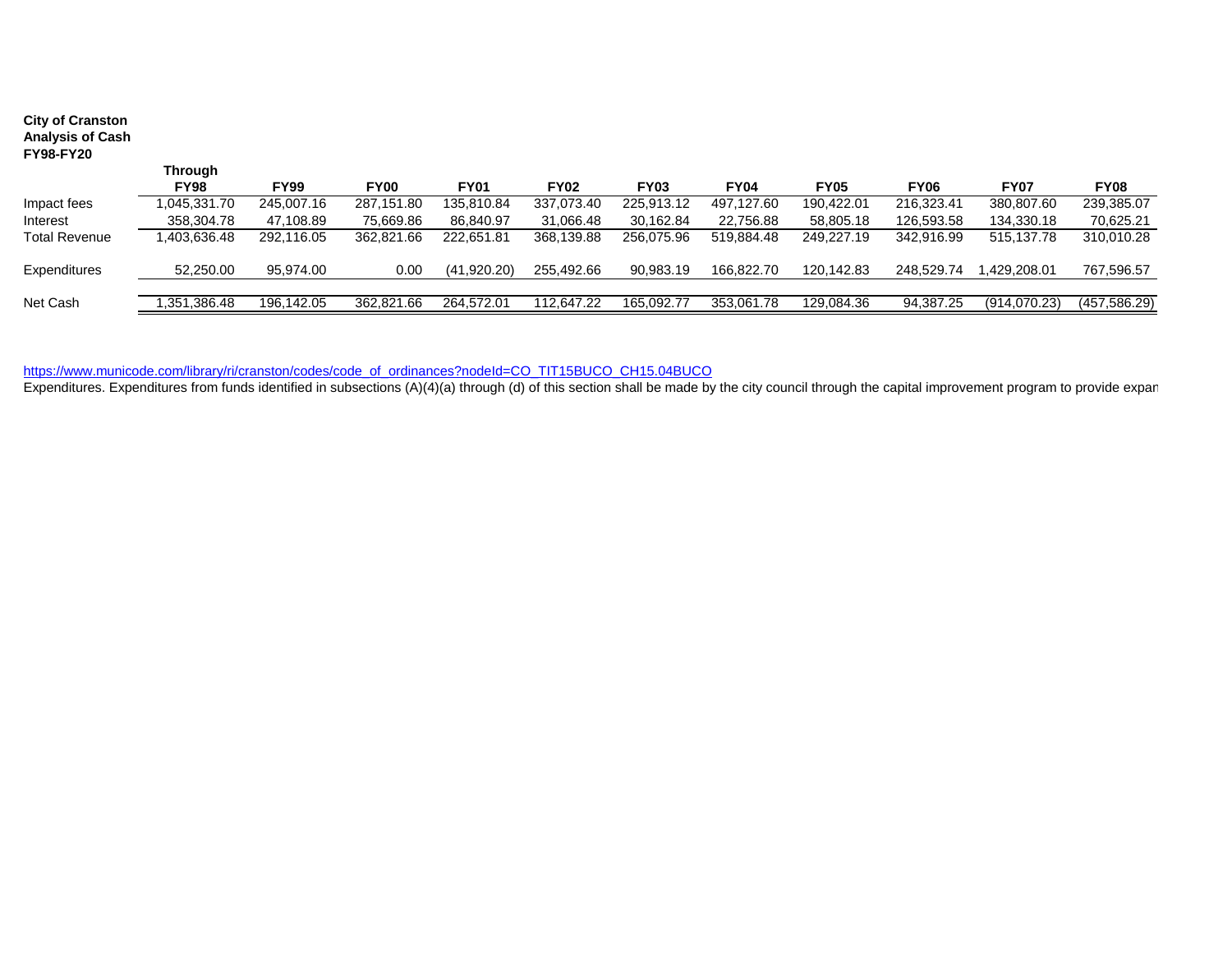## **City of Cranston Analysis of Cash FY98-FY20**

|                      | FY09      | <b>FY10</b>   | <b>FY11</b>  | <b>FY12</b>   | FY13         | FY14      | <b>FY15</b> | <b>FY16</b> | <b>FY17</b>   | <b>FY18</b> | <b>FY19</b>  |
|----------------------|-----------|---------------|--------------|---------------|--------------|-----------|-------------|-------------|---------------|-------------|--------------|
| Impact fees          | 53,558.08 | 86,292.46     | 42,207.24    | 20,809.30     | 32,167.72    | 23.314.72 | 106,350.95  | 105.005.44  | 227.271.80    | 152,727.76  | 115.239.12   |
| Interest             | 16.695.05 | 9.706.04      | 8,763.16     | 3.887.13      | 3.121.65     | 2.511.61  | 3.642.78    | 8.447.76    | 6.779.69      | 4.727.51    | 10.920.64    |
| <b>Total Revenue</b> | 70.253.13 | 95.998.50     | 50.970.40    | 24.696.43     | 35.289.37    | 25.826.33 | 109.993.73  | 113.453.20  | 234.051.49    | 157.455.27  | 126,159.76   |
| Expenditures         | 0.00      | 365.043.99    | 111.940.77   | 347.994.43    | 170.164.00   | 0.00      | 72.544.96   | 63.175.85   | 634.323.95    | 98.614.54   | 246,217.52   |
| Net Cash             | 70,253.13 | (269, 045.49) | (60, 970.37) | (323, 298.00) | (134,874.63) | 25,826.33 | 37,448.77   | 50,277.35   | (400, 272.46) | 58,840.73   | (120,057.76) |

### [https://www.munico](https://www.municode.com/library/ri/cranston/codes/code_of_ordinances?nodeId=CO_TIT15BUCO_CH15.04BUCO)

Expenditures. Expesion of major capital facilities necessitated by residential growth.